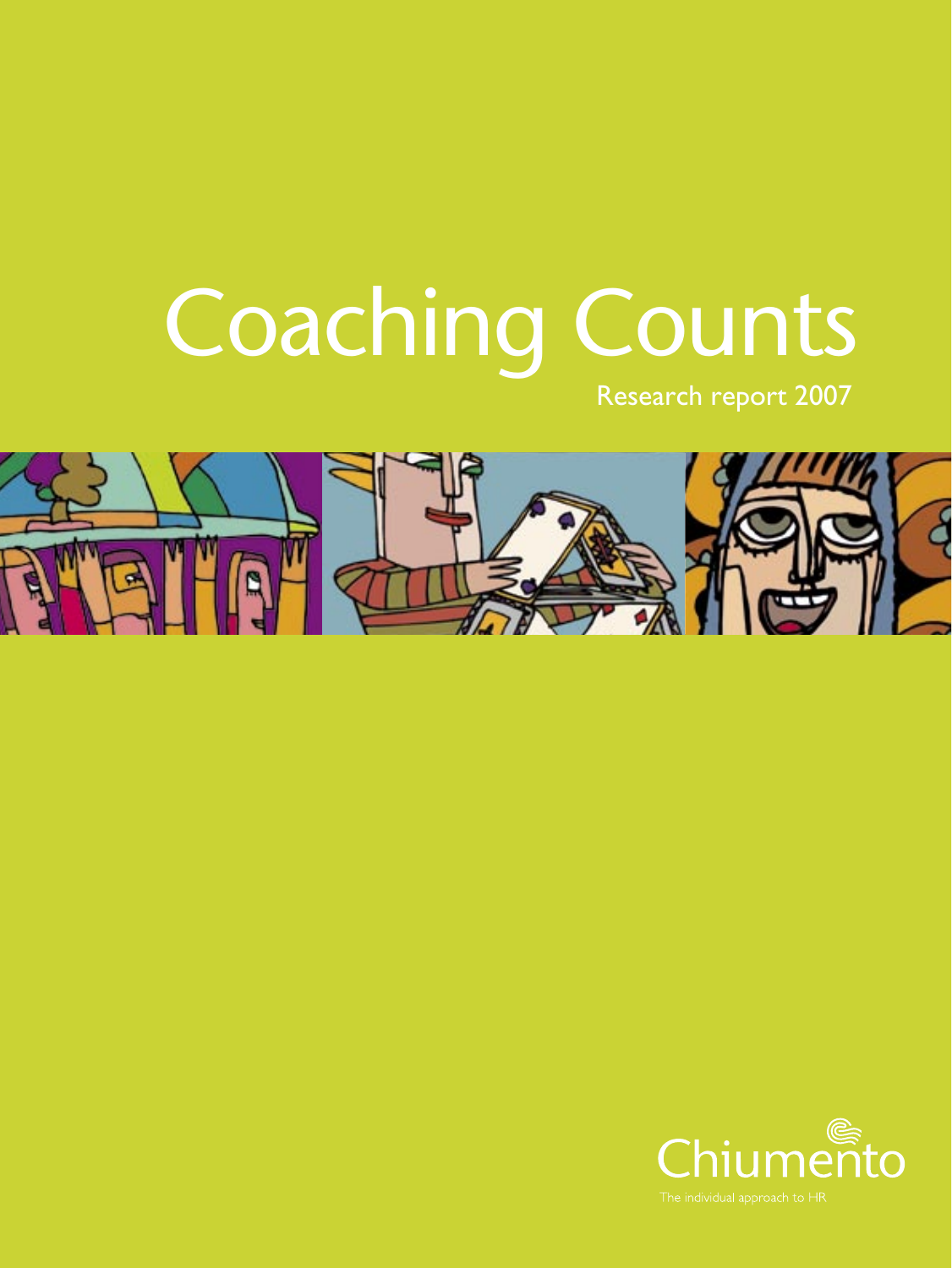# Foreword

#### **By Sarah Chiumento, Chief Executive, Chiumento**

Our research reveals that organisations in the UK are failing to get the most from coaching, despite a willingness to invest significantly in this leading people development tool. In particular, organisations' reluctance to measure the bottom line impact of coaching is a key cause for concern rendering them unable to prove a clear return on their investment.

With Coaching Counts, conducted in conjunction with Personnel Today, we set out to explore the use of coaching in UK organisations. It is clear that organisations recognise coaching as a powerful tool to boost individual performance and leadership effectiveness. A lack of industry regulation however, has fostered some negative perceptions of coaching that must be challenged if the industry is to flourish and organisations are to reap the benefits.

Undoubtedly, regulating such a diverse and dynamic industry is a tough call but if organisations and practitioners work together to set standards and monitor activity, they will both benefit. Furthermore, decision-makers who are buying coaching have a responsibility to ensure coaching suppliers have the appropriate experience and qualifications. Organisations that view measurement of their investment in coaching and regulation of the industry as "just too difficult", are potentially squandering their talent development budget. Individuals who believe that anecdotal measurement alone is sufficient may find their budget withdrawn, impacting on the value that can be derived from coaching interventions.

Our research also reveals that many organisations expect managerial staff to coach. While this approach can be cost-effective, managers need time set aside to coach their teams, and the skills to coach successfully and confidently. Poor coaching from inadequately trained managers can do more harm than good.

With an increasing focus on HR to provide evidence of value for money – HR can ill-afford to neglect measurement as a way of demonstrating the impact of its investments in development tools, especially coaching.

### **By Helen McCormick, Acting Features Editor, Personnel Today**

Coaching has become a popular people development tool, with many organisations upping their spending year on year. One of the more alarming findings to emerge from the survey however, is that while they seem happy to throw handsome amounts of money at coaching, worryingly few firms measure the bottom line return on this investment. Measurement is widely felt to be difficult, but greater efforts must be made if coaching is to be fully effective. With HR increasingly expected to provide tangible evidence of the value for money of all its decisions, the ROI in relation to coaching can no longer be ignored.

#### **About the research**

This research is based on responses from 497 companies with an average of 12,481 employees. The fieldwork was conducted in the week commencing 23 April 2007 by Reed Business Insight among Personnel Today's readership.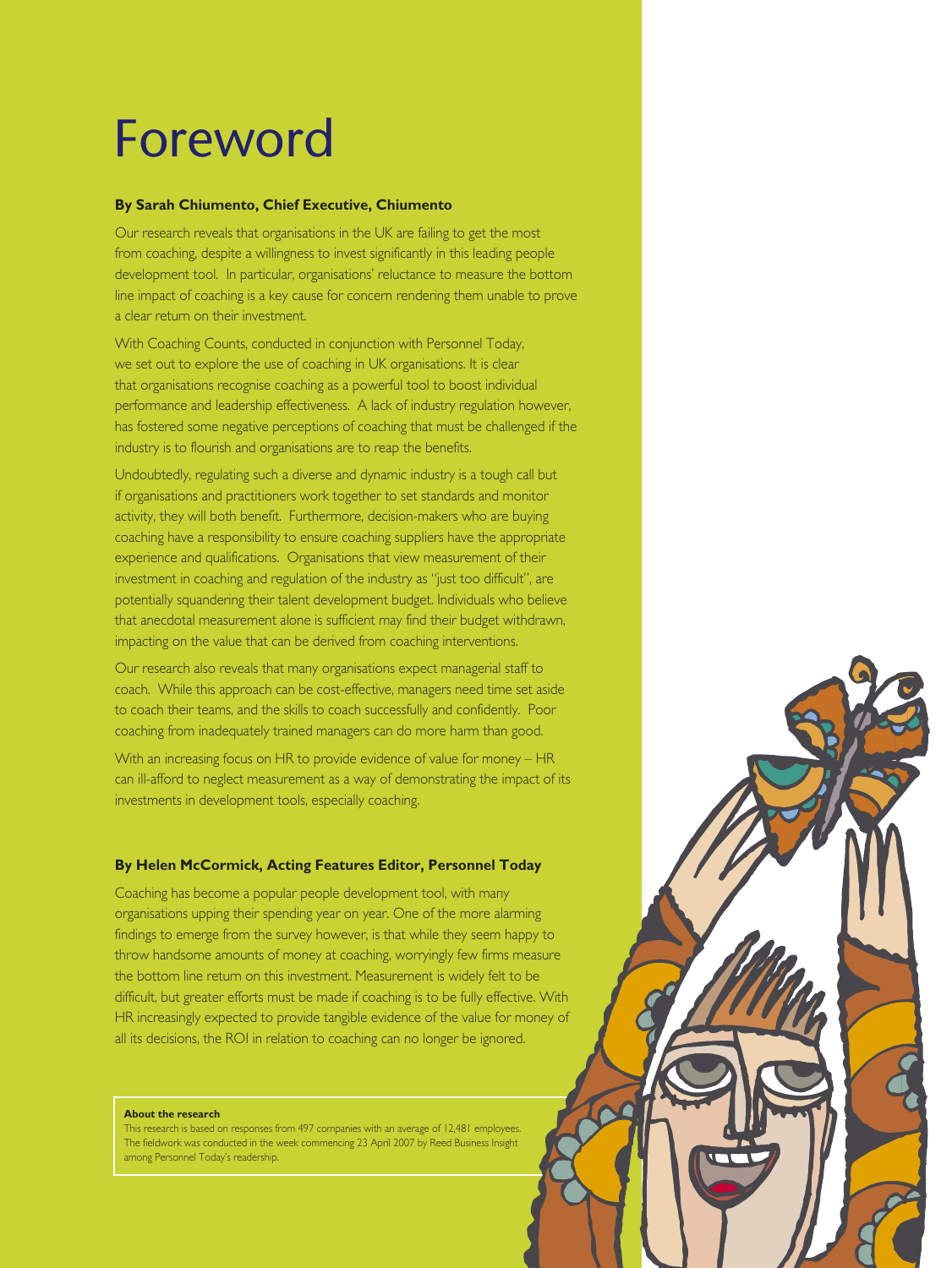### **Key findings**

- The most popular reason for organisations to invest in coaching is to improve individual performance
- Most organisations are spending between £100,000 and £499,999 a year on external coaching. And this is increasing. More than half are using more coaching than a year ago; 55 per cent also anticipate levels of coaching to continue to increase over the next 12 months
- Many respondents however, question regulation of the industry with more than two thirds believing there are too many 'cowboy' operators
- Worryingly, more than two thirds of organisations do not formally measure the return on investment (ROI) of coaching, many because they feel it is hard to get more than anecdotal evidence
- 70 per cent of respondents say their organisation offers coaching. Of these, however, just 26 per cent offer coaching to everyone, while 44 per cent only offer coaching to the senior teams
- 55 per cent of organisations admit that their approach to coaching is ad-hoc.

# Exploring the findings

# **The state of play in the UK**

The importance of coaching as a way of improving performance is clearly gaining recognition in British business. An overwhelming 93 per cent of organisations believe that coaching is now a leading development tool. And coaching is increasingly prevalent in business: two-thirds of organisations (65 per cent) have used coaching for the past five years, while 12 per cent have offered it to staff for more than 10 years. The vast majority use coaching primarily as a tool to improve performance (77 per cent), while 67 per cent use it to develop skills and 63 per cent to train managers in coaching skills.

The responsibility for buying coaching tends to lie with the HR department (56 per cent). Forty-four per cent say that it is part of a strategic approach to how they develop their people. Forty one per cent however, admit that it is left to line managers, which indicates that a substantial number of organisations are not taking a planned, strategic approach to their investment in coaching. So it is unsurprising that the majority (55 per cent) of organisations say their approach to coaching is ad-hoc – that is to say bought reactively rather than as part of a planned development strategy.

Developing a strategy for coaching would help organisations truly maximise and harness the impact of coaching.

Of the various models used in coaching, three dominate the marketplace. The most common is the GROW model (41 per cent), followed by solution focused coaching at 38 per cent and NLP at 19 per cent. This confirms that despite the ever increasing number of coaching models emerging from sports, psychology, academia and other areas, there is a continued focus on using the tried and tested models that have been practiced now for some years and which deliver results.

The majority of organisations use both internal and external coaches, although two out of 10 solely rely on line managers to coach teams and 16 per cent use only external coaches.

#### **Does your organisation offer coaching?**



No, my organisation does not offer coaching

- Yes, only to certain job levels in the organisation
- Yes, to everyone in the organisation

#### **If yes, only to certain job levels in the organisation:**

| Board level       | 49% |
|-------------------|-----|
| Senior Management | 75% |
| Other managerial  | 54% |
| Other             | 19% |
|                   |     |

**Does your organisation employ internal and/or external coaches?**

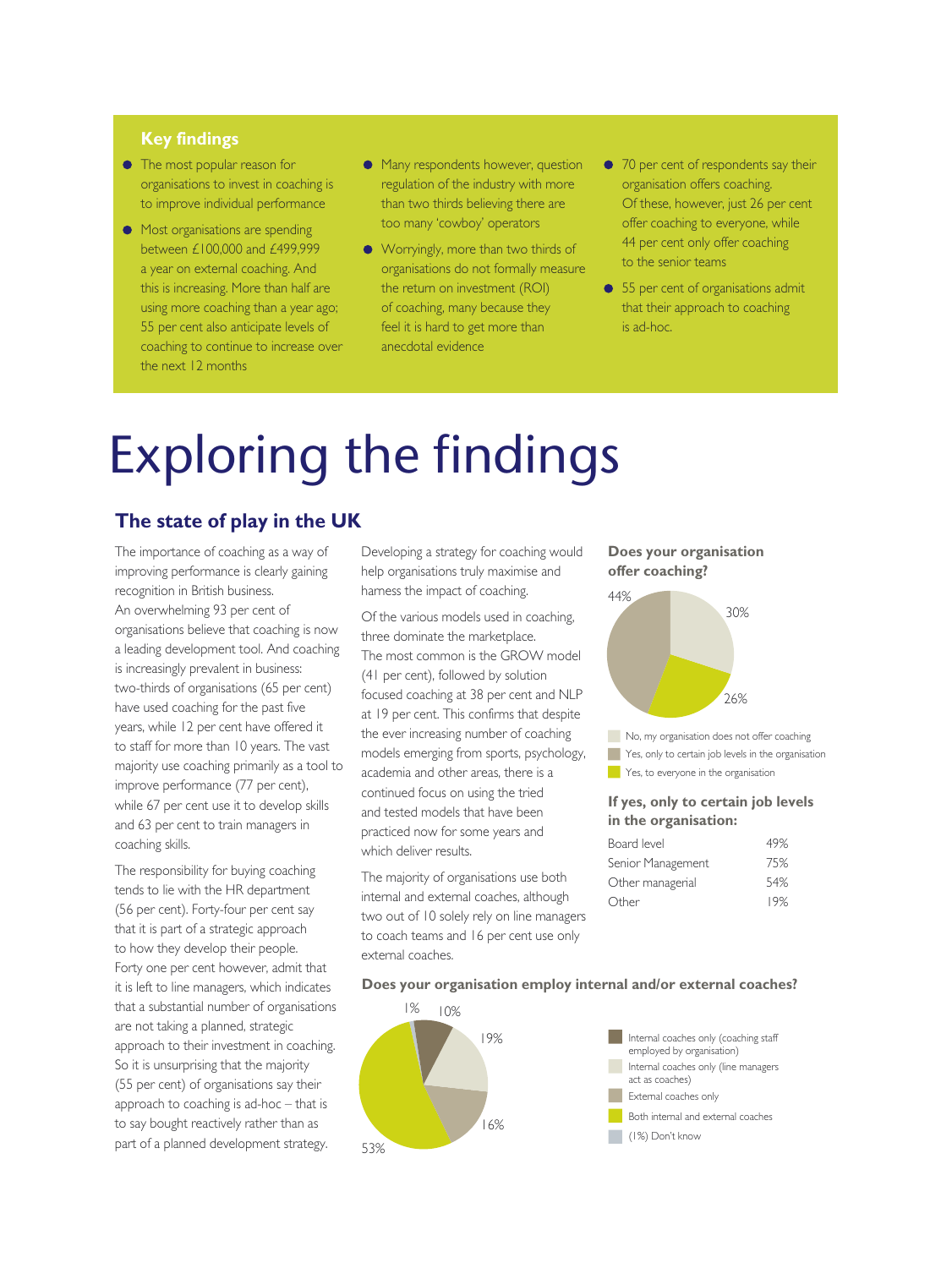# **The benefits of coaching**

Encouragingly, 96 per cent of organisations claim to have seen individual performance improve since coaching was introduced. Nearly as many (92 per cent) have also seen improvements to leadership and management effectiveness. Of these, 45 per cent and 39 per cent respectively have seen significant or major improvements.

When the public and private sectors are compared however, there is a marked difference between the two. The public sector trails behind the private sector on all benefits since introducing coaching.

This is despite spending more money overall on coaching than the private sector, and despite 60 per cent of public sector organisations now using more coaching than a year ago. The public sector also anticipates its use of coaching will rise over the next 12 months.

#### **Why do organisations invest in coaching?**

To improve individual performance To improve leadership/management effectiveness To aid personal development To improve productivity of the organisation To support individual career progression To improve employee engagement To improve staff retention To improve emotional intelligence



# **Regulation, regulation, regulation**

Concerns about regulation and accreditation have encouraged some negative perceptions about the coaching industry. Worryingly, 69 per cent of respondents believe that there are too many cowboys in the coaching industry.

An overwhelming 83 per cent believe the industry would benefit from more regulation so it is encouraging to see that some coaching organisations such as the European Mentoring & Coaching Council (EMCC) are making inroads here.

The EMCC's Chair of European Standards Committee, Marina Dieck explains, "Through collaboration and research the EMCC has developed a set of standards and competencies to work towards establishing excellence in coaching and

mentoring in Europe. These standards are proving to be of practical value to organisations, training providers and practitioners in identifying what 'good coaching' looks like".

With no one awarding body for coaching qualifications however, standards can, and do, vary considerably. There is also no governing body for coaches, and none is planned in the foreseeable future. Clearly, there are coaches in the marketplace who may not have sufficient experience and/or training, nor relevant knowledge. This is borne out by the finding that three-quarters of respondents believe it is difficult to find high-quality coaches.

#### **What improvements have occurred in organisations since coaching was introduced?**

Improved individual performance Improved personal development Improved leadership/management effectiveness Improved support for individual career progression Improved productivity of the organisation Improved employee engagement Improved emotional intelligence Improved staff retention

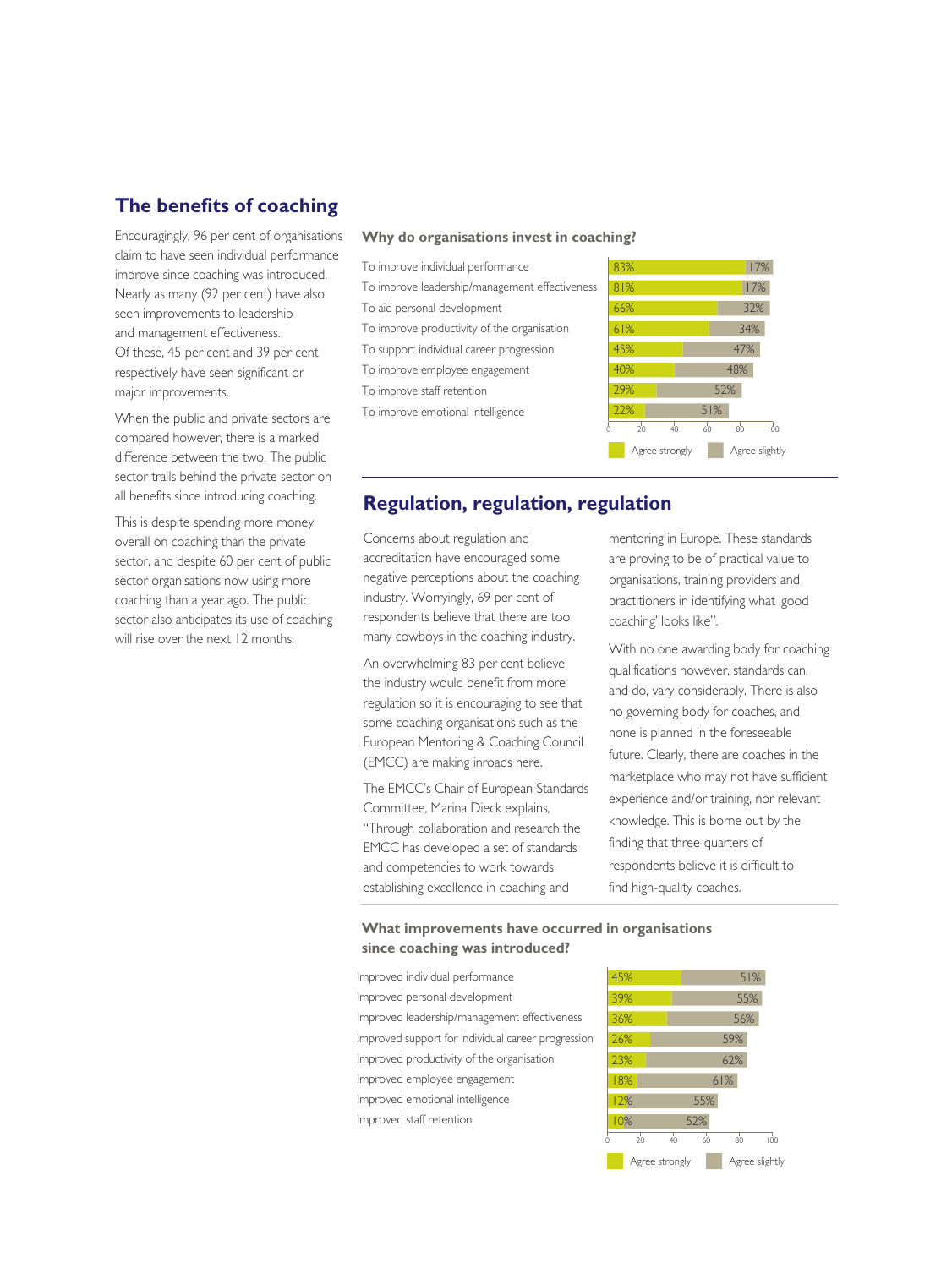# **Who's coaching the coaches?**

The most common factor for choosing an individual coach is their coaching experience – nearly eight out of 10 respondents claim to take this into consideration. Only 17 per cent believe that supervision should be taken into account when making a decision, yet supervision is a crucial factor in ensuring good practice in coaching and to act as a release valve for coaches dealing with difficult yet confidential situations. Supervision may also become a central method of regulating coaching. As the CIPD's Coaching Supervision (2006) report states, if you fail "to provide supervision for internal coaches and manager coaches, the sustainability and return on investment of your coaching initiative is in jeopardy." So it is concerning that this is overlooked by so many

organisations when choosing a coach – and this could be one reason why our results suggest that 69 per cent of organisations question the quality of their coaching providers.

The top factor when choosing a coaching supplier rather than an individual coach is the quality of coaches, cited by 71 per cent as the reason behind a decision. This is followed by recommendation (49 per cent) and price (48 per cent). Clearly, the power of word of mouth in the decision-making process should not be ignored, but in the absence of recommendation serious review of supervision and qualifications is a must.

# **The cost of coaching**

While 41 per cent of organisations spend less than £50,000 a year on coaching, 44 per cent spend between £100,000 to £499,999, rising to 51 per cent of organisations in the public sector. The average spend on coaching by organisations is £83,250. It is clear that coaching represents a significant amount of an organisation's budget. The majority of organisations' coaching budgets are spent on one-on-one executive coaching.

HR is most likely to control the coaching budget in an organisation, but two out of 10 line managers have the final say another indicator of the ad hoc nature of coaching in many organisations. The consequence can be a variety of coaches and inconsistent standards – which in turn limits the opportunity to measure the value of coaching.

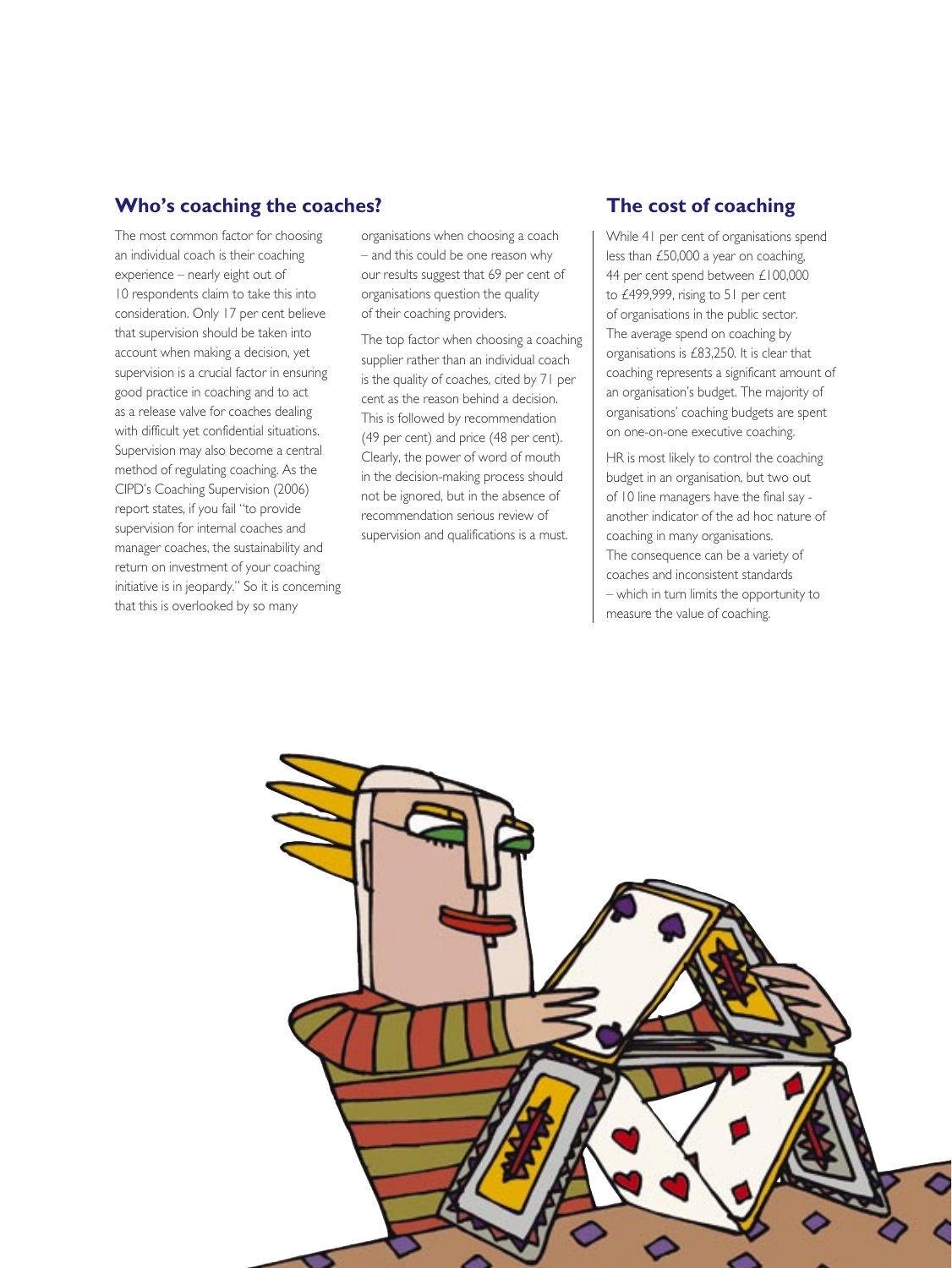# **The ROI of coaching**

Just under half (44 per cent) believe it is impossible to measure the ROI of coaching. This partly explains why a significant 67 per cent of organisations do not formally measure the return on their investment in coaching. This decreases slightly for public sector organisations (64 per cent). Yet, if coaching is not managed properly, it has the potential to be a waste of money. Coupled with the fact that over two-thirds of businesses believe there are too many cowboys in coaching, due to a lack of industry regulation and confusion over accreditation, these findings pose some concerning questions about how buyers can know what their organisation gets for its investment.

Only 13 per cent of respondents claim they take the time to calculate what they are actually getting for their money when they buy coaching services. The most popular method cited for measuring

ROI is participant feedback (80 per cent), a qualitative way of tracking investment. This suggests that even those organisations that do measure ROI of coaching are not necessarily doing this effectively. Achievement of a participant's objectives, arguably a more rigorous way of measuring ROI, is cited by only 59 per cent. Surprisingly, slightly more than half of respondents believe that it is impossible to get anything more than anecdotal evidence about the effectiveness of coaching, which is perhaps why they neglect to measure its ROI altogether.

#### **Is ROI of coaching formally measured in your organisation?**



coaching is not formally measured within their organisations.

Yes Don't know

No

#### **How is ROI of coaching measured?**

| Participant feedback             | 80% |
|----------------------------------|-----|
| Appraisal                        | 73% |
| Feedback forms from coaches      | 70% |
| Employee engagement surveys      | 66% |
| Employee feedback                | 61% |
| Achievement of objectives        | 59% |
| Improvement in work quality      | 50% |
| 360 feedback                     | 48% |
| Employee retention               | 45% |
| Productivity                     | 45% |
| Anecdotal evidence               | 41% |
| Use of coaching goals            | 39% |
| Impact on bottom line            | 34% |
| External indicators              | 32% |
| Customer feedback                | 25% |
| Money saved on recruitment costs | 25% |

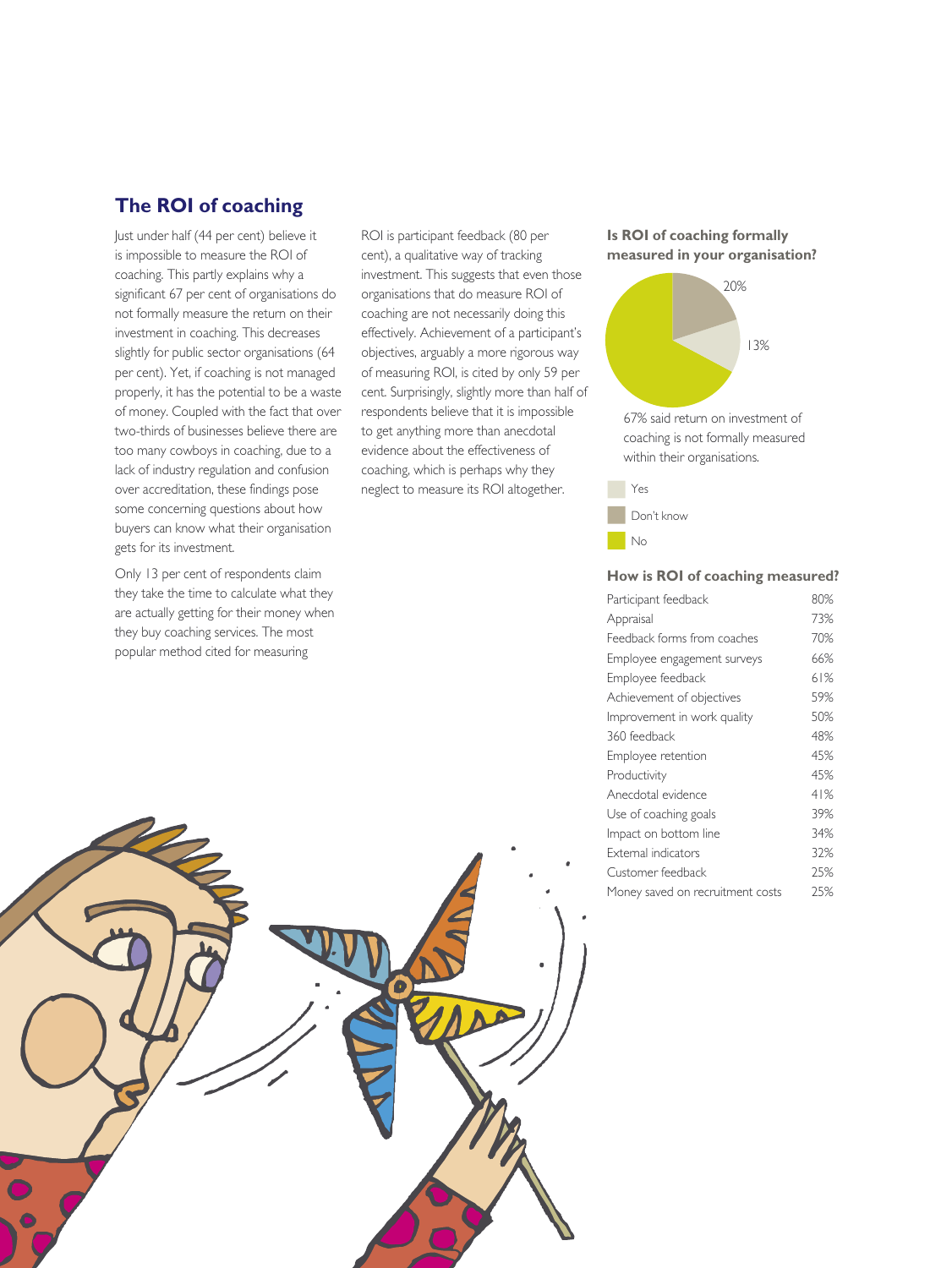# **It's not all bad news. Chiumento advises taking a few simple steps to demonstrate the value of coaching in your organisation.**

# **Top tips**

- Ensure that you discuss and agree the outcomes you want from coaching at the outset with the coach, coachee and their manager or sponsor - the person who has oversight for the coaching assignment. This could be someone from the HR department or a line manager
- Make sure the outcomes are realistic and specific enough to avoid misunderstanding and they are genuinely relevant to the individual's professional development and the business
- Record these outcomes as part of a 'coaching contract' so that you have a basis for determining what has been achieved. Review them at an end of assignment review meeting with the coach, coachee and sponsor
- **•** Try to develop some measures so that you know it when you see it! For example if the outcome for the coachee is 'more confidence in the board room' you might want to see them speaking up more frequently, voicing their opinions more often, more conviction in what they say and fighting his or her corner
- $\bullet$  While protecting confidentiality get feedback at regular intervals on progress. This can be gathered as part of the coaching assignment from a range of colleagues and other staff
- A mid way review with the coach and coachee can be a very useful way of focusing attention on what is different and it also allows for adjustment if things are off track
- **Create a coaching budget and track** the costs and hours of coaching against it and the arrangements you have with each coach. Manage the coaches in your organisation and be clear about those that deliver quality and those that don't
- Make coaching part of an integrated approach to developing your people – link it to other initiatives such as succession planning and performance management
- Involve business leaders in evaluating the business impact of coaching. Measures such as reduced staff turnover and better retention are a good start but may well understate the real benefits to the business. For example tangible outcomes might be better time to market or improved forecasting. Both would have significant measurable business impact.

# **Looking forward**

- Set a strategy for coaching and get buy-in from the senior team. Don't just invest in coaching as a knee-jerk reaction when needed. It should be a long-term people development tool related to business needs
- Position coaching as a positive intervention that is an investment in development. Don't allow it to become a remedial intervention only offered to those in the company whose performance is below par
- Establish if the coach is accredited. Are they a member of a body such as the International Coaching Federation or the EMCC? Such memberships provide reassurance around the quality and ethics of coaching
- When selecting coaches, ask about the results the coach has achieved in the past and the extent of their training. Get references and talk to people they have worked with. Consider working with an organisation that has a coordinated approach to coaching, is clear about its measure of quality and supervision provision and can help you identify the most appropriate measures of the ROI for your particular needs and business
- **If you expect line managers to deliver** coaching, give them proper training and the time and skills to do this. Careful evaluation of the cost/benefit of internal delivery helps identify if this is the best approach. Managers need to realise that delivering coaching can help them get the best out of their teams
- **•** Price will undoubtedly influence the decision-making process, but other factors such as quality are equally important. Remember the saying – if you pay peanuts, you get monkeys. Regrettably there are cowboys out there who give the coaching industry a bad name
- **Involve the business leaders in** determining the measurement of coaching's ROI, not just the HR department.